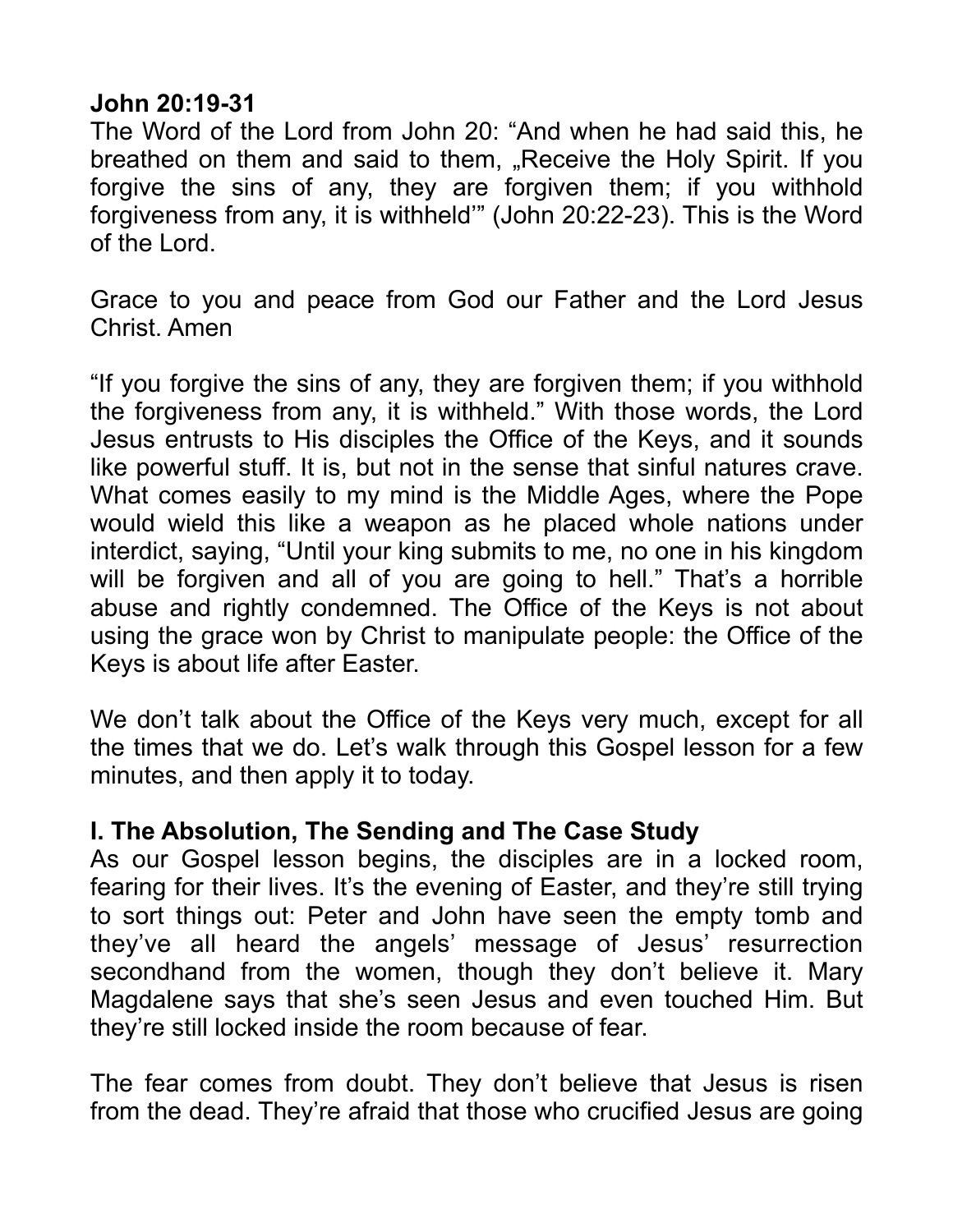to target them next. They're afraid that the last three years of their lives as His disciples are going to doom them. They're afraid that, once they die, that's the end. They're afraid that any mercy God might have for them is gone, since they abandoned Jesus in His hour of greatest need. That doubt and fear cling to them, gnaw at them. As long as they doubt, they'll be afraid—and their lives will be dictated not by freedom and joy, but by terror that would have them keep running, keep hiding. If Jesus isn't alive, there's no deliverance. They're marked as "guilty" of being His followers, and that will stay with them for the rest of their lives. The despair of the last three days will continue. But so far, there's nothing they've encountered that can take that doubt and fear away.

Jesus can, so He appears to them in the midst of the locked room. He's brought His risen body and blood with Him: He stands there in the flesh. He doesn't just appear. He speaks: and He speaks to say, "Peace be with you."

This is not just a greeting. It's absolution. It's forgiveness. Jesus' first words to them aren't, "You've done such a lousy job of following Me that you're fired." Nor are they, "I'm giving you another chance to earn My favor." There's no condemnation. There's no requirement for them to make up for their failures. That's remarkable: for what if He is risen from the dead, but bent on revenge? What if He is alive, but only to punish all who had hurt or failed Him? Their fear and their doubt, their guilt and their shame, all cling to them. They can't get rid of their sins themselves. What if the Lord is back only to condemn the sinner? But He is not back for revenge or condemnation. He says "Peace be with you." In other words, "I'm at peace with you. My Father is at peace for you. I don't hold your doubt and fear against you: in fact, My hands, feet and side have holes in them to set you free from your doubt and fear." He could just as well say, "Be gone, fear. Be gone, doubt." He sends them away by His Word. That's why the disciples are happy to see the Lord. It's more than just a feeling of relief: the sins that were clinging to them, that would keep them from believing and rejoicing, are gone. Christ has spoken them away.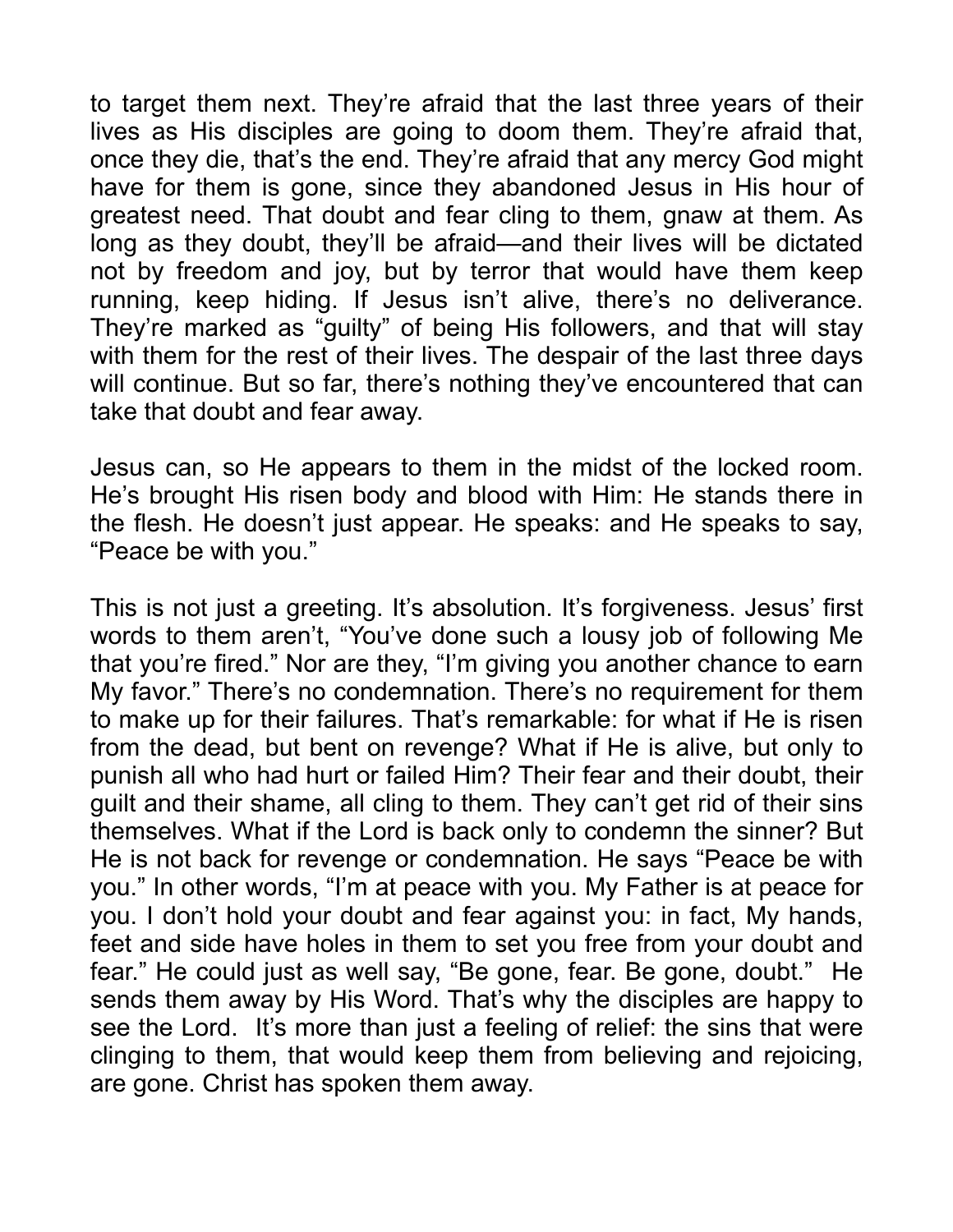This gift is not just for them. It is for all who will believe, so He sends them. He says to them, "Peace be with you. As the Father has sent Me, even so I am sending you." Sending them to do what? To speak and give His peace to others. How? "And when He had said this, He breathed on them and said to them, "Receive the Holy Spirit. If you forgive the sins of any, they are forgiven them; if you withhold forgiveness from any, it is withheld.'"

In other words, He's sending His disciples to speak His peace to others. The world is full of people with sin clinging to them. Some are already sorry for it, but they just can't get rid of it—it clings to them like a bad tattoo no matter how hard they scrub it won't go away. The disciples will go to them and tell them about Jesus, about His death and resurrection. Then they'll go on to say, "Because Jesus died for you, God is at peace with you. Your sins are forgiven. They don't cling to you anymore."

There will be lots of others who are stuck in sin, but aren't sorry for it yet. This will require more work on the part of the disciples. First, they'll have to preach God's Law. They'll have to say, "The sin that you're committing is killing you. You're not at peace with God as long as you hold onto this sin. Repent! Confess the sin! Christ has died so that you might be forgiven, so that you might be at peace with God!" Some will be convicted by that preaching: they'll say, "That's true. This is wrong. I repent. I need the forgiveness that Jesus won for me." To those, the disciples will say, "You're forgiven in the name of Jesus! You're at peace with God!" Others won't be repentant: they'll say, "I'm going to hold onto this sin" for whatever reason. To those, the disciples will say, "As long as you cling to that sin, that sin clings to you. You're not forgiven, because you've chosen to worship the sin and reject the forgiveness Christ offers. Repent. Turn from your sin, so that you might be at peace with God!"

That's the exercise of the Office of the Keys. To those who are repentant and desire forgiveness and peace with God, the disciples declare that they are forgiven and at peace with God. But that does far more than just give information: it looses the sin. It sends the sin away. The Word of forgiveness gives forgiveness and peace.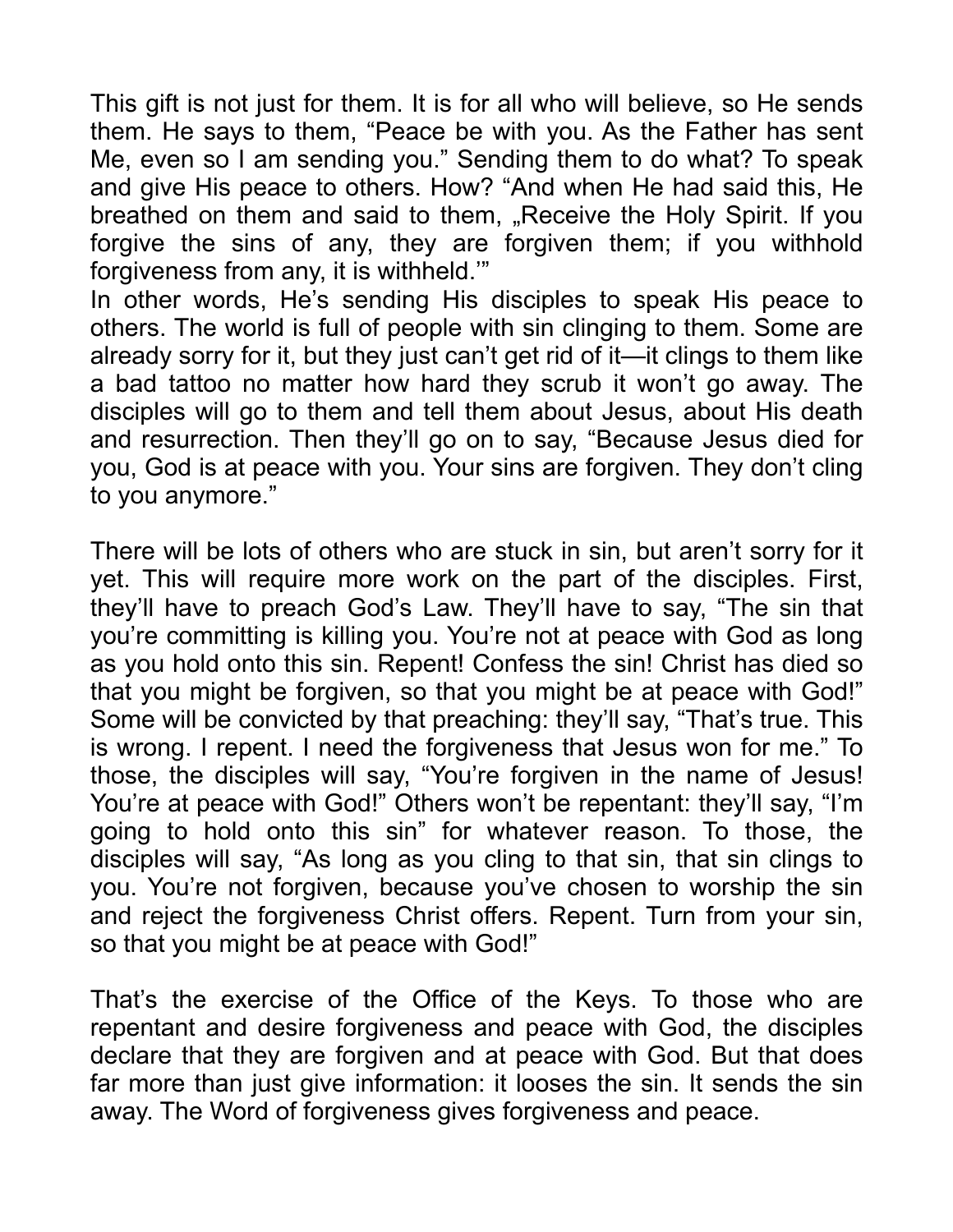The Gospel lesson goes on to give us the case study of Thomas, who missed Jesus' appearance in the locked room. He's also plagued with doubt: it's the sin that keeps him from believing, and it's clinging to him. When they see him, the other ten declare to him, "We have seen the Lord!" ("Doubt, be gone! Fear, be gone! You can be free of that sin and rejoice with us!") But Thomas doesn't believe them. Despite the Word that he's heard, he holds onto his doubt and says, "Unless I see in His hands the mark of the nails, and place my finger into the mark of the nails, and place my hand into his side, I will never believe."

Note how Thomas articulates his doubt: he says that he doesn't believe the Word. The Word of God isn't good enough for him. He has to see with his eyes. And in that he's no different than the other disciples who wouldn't believe the women but only believed after Jesus appeared to them. We should probably note something else, too: it's very likely that Thomas isn't being a jerk. Sometimes people hold onto sins out of love for them; but sometimes they also hold onto sins out of fear. They know the sin is wrong, but they're afraid of the pain and the risk of doing the right thing. Thomas could well be afraid of more heartbreak, of more grief. He could well be saying, "It hurt too much when Christ died. I cannot believe the news of His resurrection for fear that my heart would be broken again." The devil doesn't play fair, and he'll get people to hold onto their sin any way he can.

The other disciples do not ostracize Thomas.—they know that would be like the pot calling the kettle black—he's where they were prior to Jesus' appearance among them. So, he's with them eight days later, back inside a locked room. Jesus appears again, and He speaks His absolution again: "Peace be with you." (Be gone, fear. Be gone, doubt.) And to Thomas, He says, "Put your finger here, and see My hands; and put out your hand, and place it in My side. Do not disbelieve, but believe." Before the risen, present Savior, Thomas repents of his doubt and fear, and exclaims, "My Lord and My God!" He's restored. He's set free from sin by Jesus and His Word.

Jesus confirms this with what He says next: "Have you believed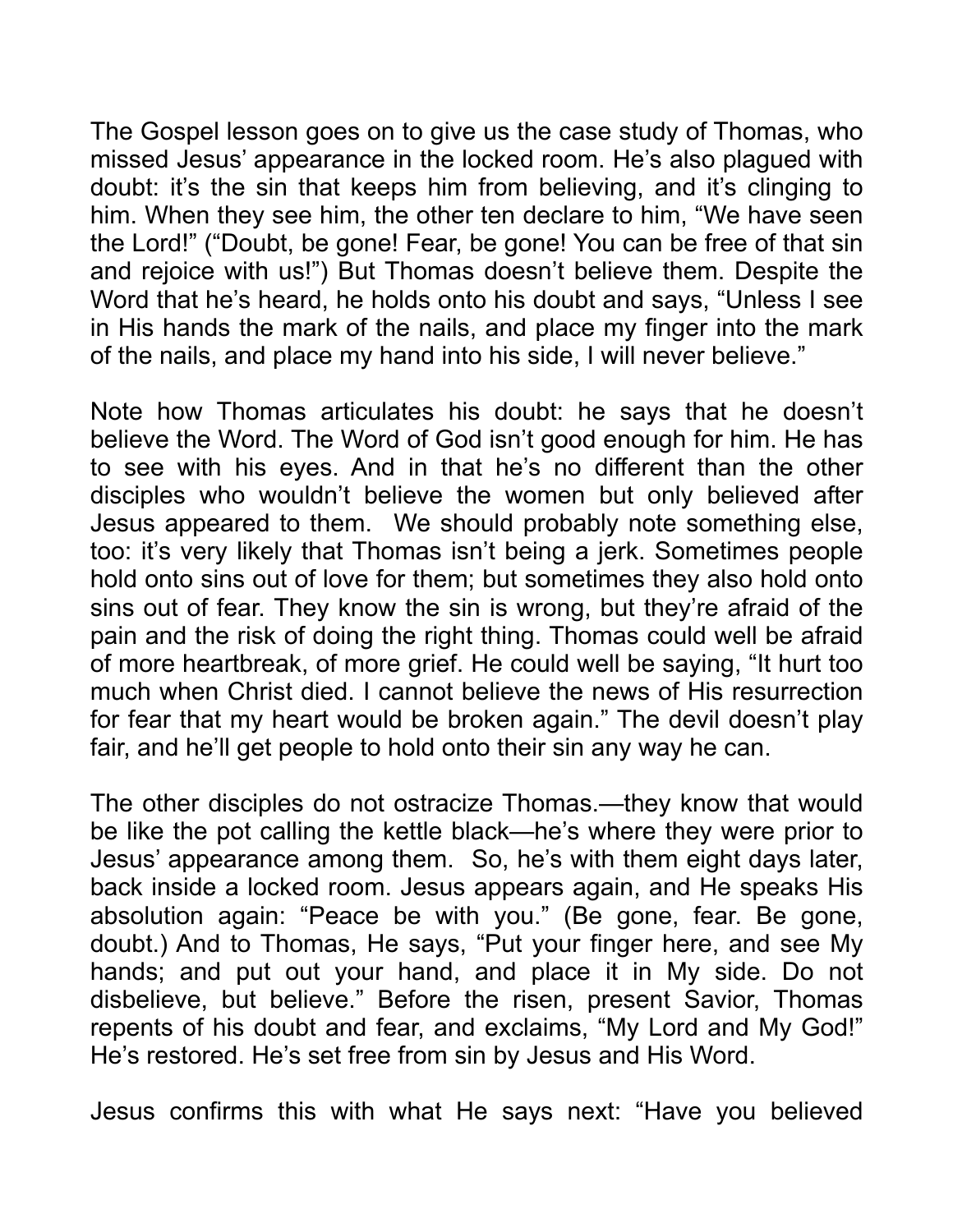because you have seen Me? Blessed are those who have not seen and yet have believed." "Blessed are those who have not seen and yet have believed." Did you hear that? The Savior is talking about you.

I mentioned before that we don't talk about the Office of the Keys much, except for all the times that we do. What I mean is this: we don't use the phrase "Office of the Keys" much around here. But just about everything we do around here is the exercise of the Office of the Keys, because the Office of the Keys is where you find life after Easter. You may have secrets and a wide array of talent, but I'm quite sure that none of you have the ability to teleport or time-travel back to the locked room on the evening of the Resurrection. None of you can go back and see the risen Savior and put your fingers in His wounds. You don't have the same privilege as Thomas and the other ten.

But Jesus declared, "Blessed are those who have not seen and yet have believed." He gives you faith by His Word, and He gives you forgiveness by His Word. That's what the Office of the Keys is about: giving you now the same life He gave at Easter.

An analogy might be helpful here: sometimes, doctors will encounter patients who are sick but refuse treatment. The patients may do so for a number of reasons: perhaps they feel fine, and so they don't believe the test results. Perhaps they've been led to be skeptical of medicine, so they don't believe the doctor is telling the truth. Perhaps they're afraid—afraid of surgery, afraid of the therapies. Perhaps they're so afraid of the possibility of dying that they don't want to confront the truth that they are sick. For any of these reasons—and probably there are others as well-- a patient might refuse treatment. At that point, all the doctor can do is speak the truth and say, "If you refuse the treatment, you're still sick and the problem isn't going to go away. It will only get worse. Eventually, it will kill you. I urge you to reconsider and admit your need for treatment, because we can get rid of problem and make you healthy again." That's all the doctor can do, in the hope that the patient will change his mind.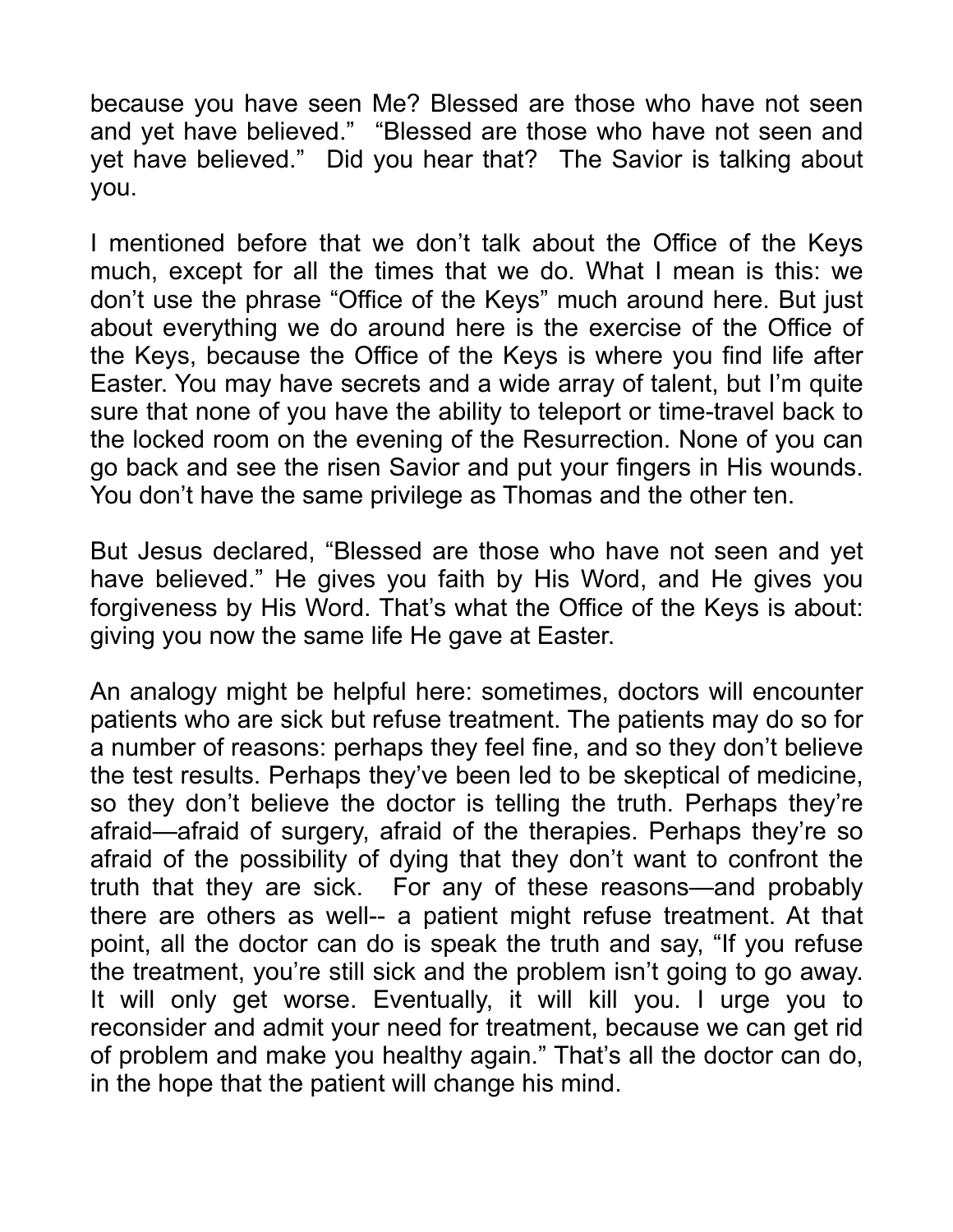That's what the Church does, too. You have sin that clings to you. It's true of everybody. You sin daily and much; left unforgiven, it's stuck to you. It's bound to you. It weighs you down and seeks to drag you back into unbelief; and unbelief is death. It will drag you down to hell.

So we tell you of your sin. We tell you of that within you that is killing you, because we want you to be alive. We want you to be free of guilt and shame, confident that you are at peace with God. Sometimes, you'll be well aware of your sin already and ready for forgiveness. Other times, though, you'll be tempted to cling to the sin instead. The devil will conspire with your sinful flesh in all sorts of ways in order to keep that sin bound to you. When you hear of your sin, you'll be tempted to refuse the treatment of forgiveness. Perhaps it's because you feel fine: you don't see how the sin is doing anybody any harm, the whole world's doing it and it seems to make your life a little happier or easier. Perhaps it's because you've become skeptical of religion, so you don't believe that God's Word is telling you the truth. Perhaps it's because you're afraid. You're afraid that you can't live without the sin, because it's too deeply entrenched within you. Perhaps, like Thomas might have been, you're afraid that repentance will break your heart and cause too much pain. The devil doesn't play fair: he'll make you believe that you need your sin to stay alive.

If you want to keep your sin, that is your decision. It's not God's doing: it's all on you. But if you decide to keep your sin, we can't tell you that you are forgiven. You're not. You've chosen to keep that sin rather than be set free from it. So if you choose to keep your sin, we simply tell you the truth that your sin is still there. It's bound to you. It's not forgiven, though Christ has died to take it away and forgive you.

This, by the way, is why it is so bad when churches compromise God's Word and condone various sinful practices. In doing so, they tell unrepentant people that they are at peace with God, when they are not. In doing so, they encourage sinners to hold onto their sin and be condemned on the Last Day. There is absolutely nothing loving about that at all.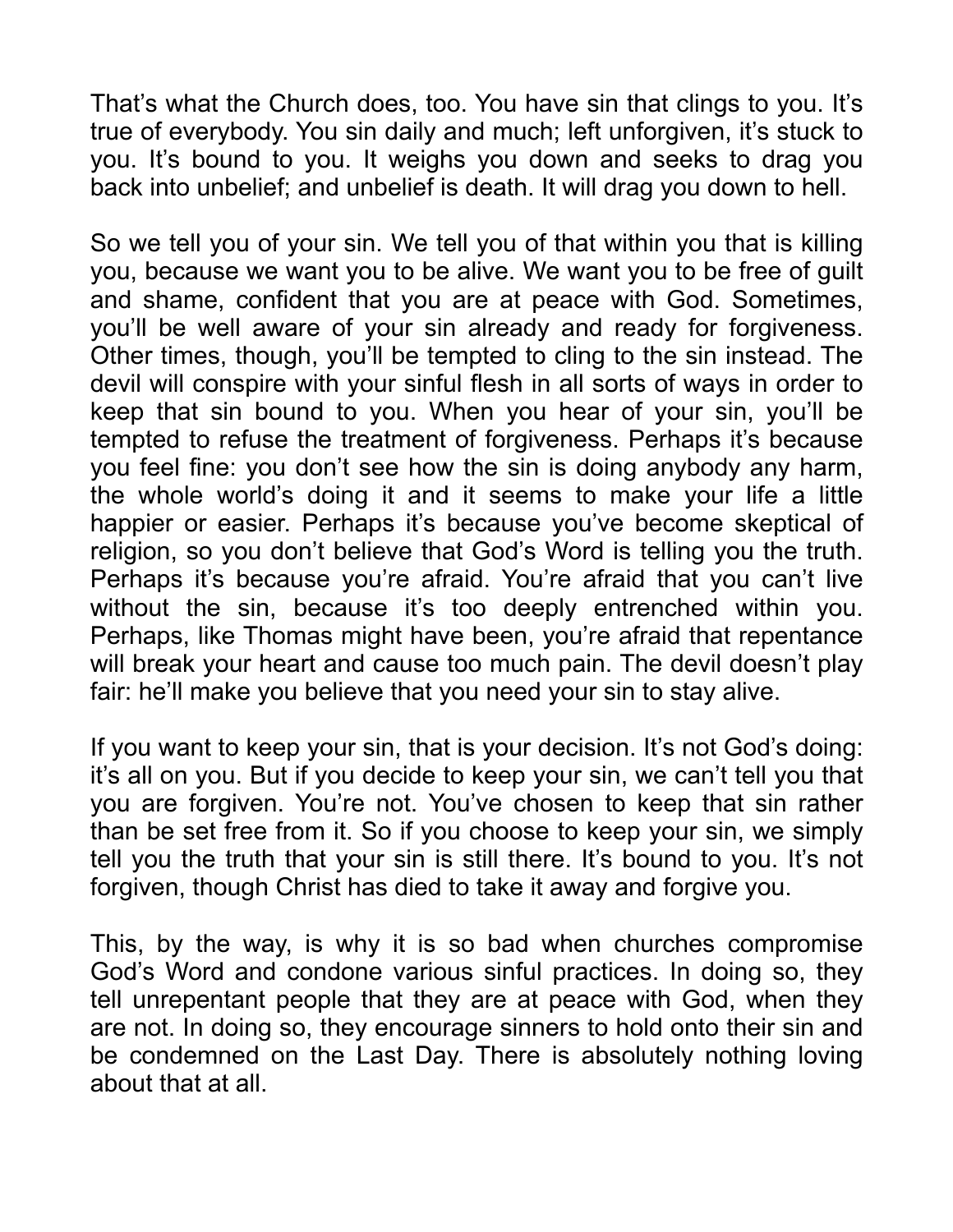That's the Office of the Keys. If you say you are sinful and need Christ's forgiveness, we tell you that you are forgiven. If you say that you don't need forgiveness, we tell you that—according to God's Word—you do: and we urge you to repent and be forgiven. If you say that you'd rather hold onto your sin, we tell you that you're still sinful and face God's judgment; and we urge you to repent and be forgiven. This isn't about power or manipulation: it's about truth. It is simply saying what God's Word says; and by His Word, God does the work of convicting and forgiving.

That's what we pastors practice in our office by confession and absolution. It's also what you practice as you tell other people about sin and grace.

A couple of final thoughts, then.

One is that we do well as individuals and congregations to examine ourselves carefully. Christ died for all sins, that all may be set free by faith. Sometimes, though, churches give the impression that some sins are simply unforgiveable. I had an interesting conversation recently, where the other said that churches seem to have one of two opinions about homosexuality: they either say, "You're welcome here because it's not a sin," or "Stay out because it is a sin." Scripture makes clear that it's a sin—but not an unforgiveable one. It's one that goes deep into psyche and soul, but one that Christ has died for. God grant that we preach God's Law in love to all sinners, and gladly preach His Gospel to all who repent, no matter their sins.

The other thought is, once again, an invitation to private confession and absolution. Some sins cling better than others, even after you've heard a general absolution. It may be because the sin was so awful that it doesn't stop haunting you. It may be that you need the forgiveness of someone who isn't around anymore to forgive you, and so you act as one who remains unforgiven. Such sins have great power over you, and they will keep you locked up in a room out of fear. Whatever the reason: if you cannot seem to shake a sin that you